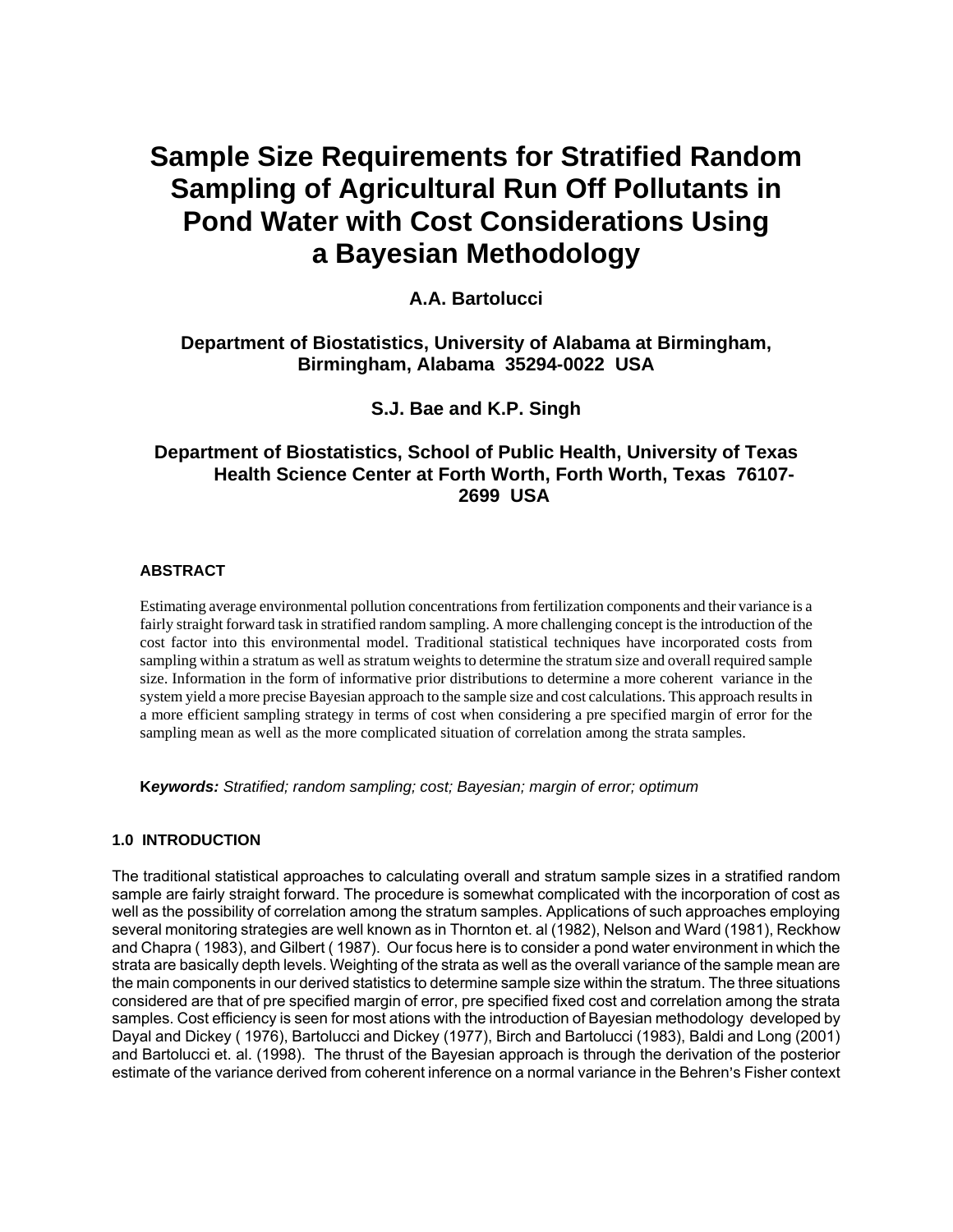of Dayal and Dickey (1976), Bartolucci et. al. (1998). Comparisons of the traditional or classical and Bayesian methodologies are presented using summary data from determining the phosphorous concentration in a pond water sampling environment.

The motivation is to assure that we have a design that conforms to cost effectiveness guidelines recommended by the National Academy of Sciences (1977,2004) and Bartram and Balance (2001). These chosen designs incorporating a cost analysis will either achieve a specified level of effectiveness at minimal cost or a specified effectiveness at a specified cost. The incorporation of the Bayesian analysis as modeling the strata variance allows a further cost savings in the overall approach. The approach can be applied to sampling contaminants from well water or pond water with special attention to agricultural runoff as seen in Atzeni. Casey and Skerman (2001). Also Gilbert et. al. (1975) weighed in on the importance of this approach when cost considerations demanded attention when sampling radioactive pollutants from desert sites in Nevada. Our proposed technique can be applied to the sampling plans of Ward, R.C., Loftis, J.C. and McBride, B.G. (1990) as well as others. Thus historically there are many applications requiring the cost considerations as well as can be refined by cost considerations when sampling from the environment. In section 2.0 below we derive the traditional set up of the sampling providing the basic statistics such as the sampling mean, variance, depth stratum size and weights as well as the overall population size. In section 3.0 we incorporate into our formulation the methodology for computing the optimum sample size under the assumptions of the pre specified margin of sampling error (PMOE). We then introduce cost consideration into

the approach at a pre specified fixed cost per stratum for independent stratum as well as correlated stratum. In section 4.0 we introduce the Bayesian considerations in our methodology, especially as applied to the stratum variance which impacts on the overall final cost. In section 5.0 we apply the method to an example when sampling phosphorous concentration in pond water at 5 depth strata and demonstrate the conditions of cost reduction with the Bayesian methodology.

#### **2.0 TRADITIONAL SETUP**

Let N=total number of population units in the target population.  $N_h$  is the number of population units within each of the h stratum, h=1,......L. Clearly N=  $\sum_{h=1} I V_h$  $\sum\limits_{h=1}^L N_h$  . With reference to the sample, n=total number of sampling

units in the target sample. Likewise as above, n= n<sub>1</sub> + n<sub>2</sub> + .........+ n<sub>L</sub> =  $\sum_{k=1}^{k} n_k$  $\sum_{h=1}^L n$ . We define the weight of the

stratum, h, as  $W_h = N_h/N$ . The mean,  $\mu$ , of the population of N units is:

$$
\mu = (1/N)\sum_{h=1}^{L} N_{h} \mu_{h} = \sum_{h=1}^{L} W_{h} \mu_{h}
$$
 (1)

where  $\mu_h$  is the mean of the h stratum and is estimated by

$$
m_{h} = (1/n_{h}) \sum_{i=1}^{n_{h}} x_{hi}
$$
 (2)

where  $x_{hi}$ = ith observation in stratum, h. An unbiased estimate of u is

$$
m_{\scriptscriptstyle{st}} = \sum_{\scriptscriptstyle{h=1}}^{\scriptscriptstyle{L}} W_{\scriptscriptstyle{h}} m_{\scriptscriptstyle{h}} \tag{3}
$$

Let  $N_h/N = n_h/n$  in all strata, then

 $\overline{S}_h^2$ 

variance by

$$
m_{s} = \sum_{h=1}^{L} \frac{n_{h}}{n} m_{h} = (1/n) \sum_{h=1}^{L} \sum_{i=1}^{n_{h}} x_{hi}
$$
 (4)

We define Var(m<sub>h</sub> )=  $\frac{1}{(1/n) {\displaystyle \sum_{h=1}^{L} W_h \sigma_h^2}}$  $\sum_{h=1}^L W_h \sigma_h^2$  where  $\sigma^2$  is the variance of the h stratum. We estimate the stratum

variance by 
$$
s_{h}^{2} = \left(\frac{1}{n_{h}-1}\right) \sum_{i=1}^{n_{h}} \left(x_{hi} - m_{h}\right)^{2}
$$
 It can be shown that for large N,  

$$
S^{2}(m_{si}) = \sum_{h=1}^{L} \frac{W_{h}^{2} S_{h}^{2}}{n_{h}}
$$
 (5)

It will be important to note the robustness of this sample mean variance in the Bayesian context.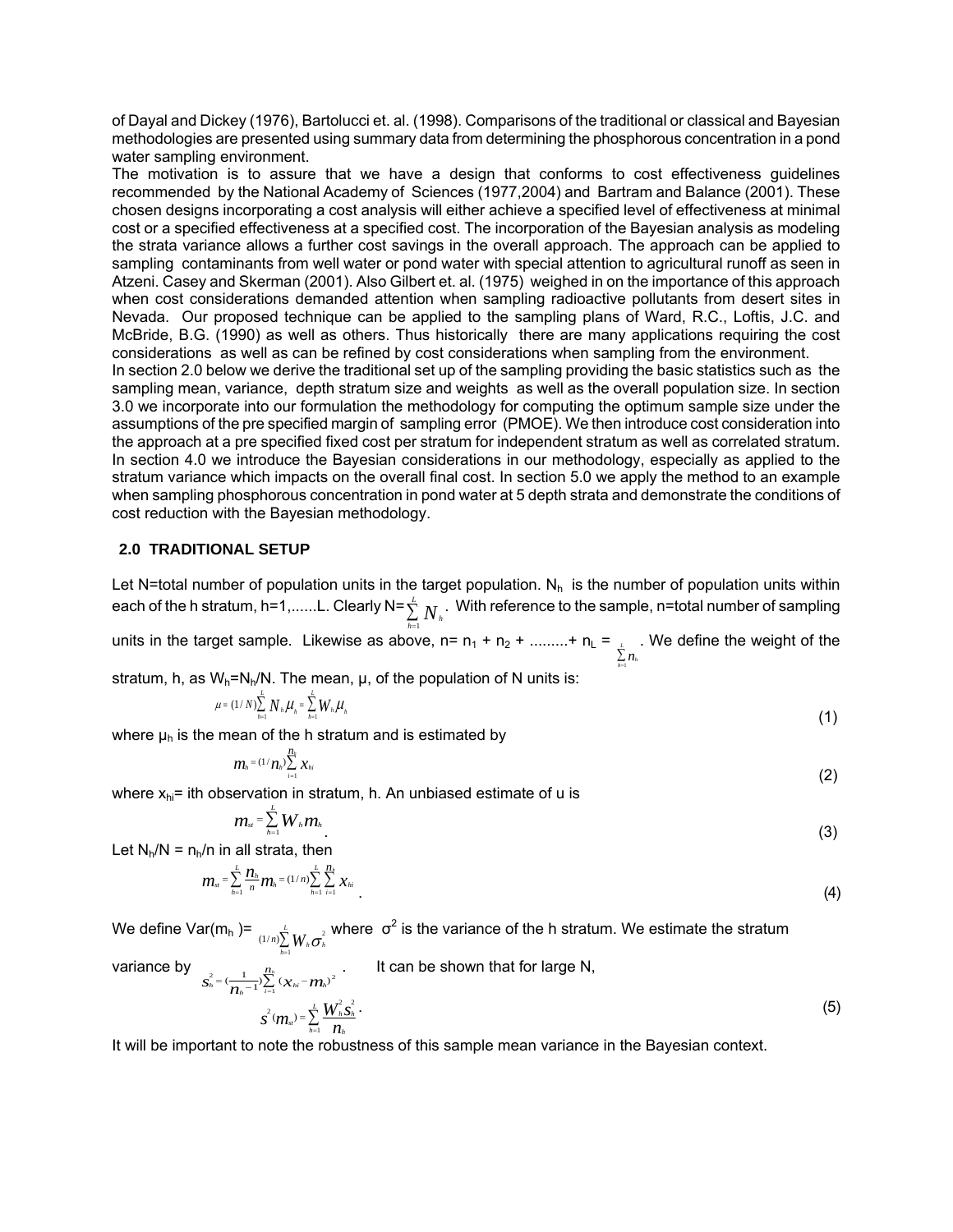#### **3.0 COMPUTING THE OPTIMUM n**

An important aspect of stratified random sampling is to determine how many samples are to be collected within a stratum. Gilbert (1987) has proposed a method for doing so that will minimize the variance  $s^2(m_{st})$  in equation (5) above for a pre specified fixed cost per stratum or that will minimize the value of  $s^2(m_{st})$  under the condition of a pre specified margin of error (PMOE). The PMOE is the value d such that  $d=|m_{st}-\mu|$  or the minimal absolute distance we wish to tolerate between the sample mean and population mean with some acceptable error which we define below. We also relate these two conditions in our development of computing the optimum n.

We give a brief overview of three methods to compute the optimum n.

i) Pre Specified Margin of Error (PMOE)

Letting  $d=|m_{st}-\mu|$ , we denote d as the pre specified margin of error as in Gilbert (1987). The value d is such that

$$
P(|m_{st}-\mu|\geq d)=\alpha\tag{6}
$$

for small α. The optimum n (Cochran, 1977) is thus

$$
n = \frac{Z_{1-a/2}^2 \sum_{h=1}^L W_h \, S_h^2 / d^2}{1 + Z_{1-a/2}^2 \sum_{h=1}^L W_h \, S_h^2 / d^2 N}.
$$

where for  $N\rightarrow\infty$ .

$$
n = z_{\text{max}}^2 \sum_{h=1}^L W_h \, s_h^2 / d^2 \tag{8}
$$

and  $z_{1-\alpha/2}$  is the usual100(1- $\alpha/2$ ) critical value of the standard normal distribution. Thus the optimum  $n_h$  for the hth stratum is  $n_{h}$  = *n*  $W_{h}$   $S_{h}$  /  $\sum_{h=1}^{L} W_{h}$   $S$ .

*h hh hh h* ii) Pre Specified Fixed Cost

We define the overall cost of the sampling as

$$
Cost = C = C_o + \sum_{h=1}^{L} C_h n_h \tag{9}
$$

where  $c_h$  is the cost per population unit in the hth stratum and  $c_o$  is the fixed overhead cost. This is a standard cost representation. Thus the optimum n can be derived as in Aczel (1999),

$$
n = \frac{(C - C_o) \sum_{h=1}^{L} W_h \mathbf{S}_h / \sqrt{C_h}}{\sum_{h=1}^{L} W_h \mathbf{S}_h \sqrt{C_h}}
$$
(10)

As above the optimum  $n_h$  per stratum is

$$
n_{\scriptscriptstyle h} = n_{\scriptscriptstyle h} W_{\scriptscriptstyle h} S_{\scriptscriptstyle h} / \sum_{\scriptscriptstyle h=1}^{\scriptscriptstyle L} W_{\scriptscriptstyle h} S_{\scriptscriptstyle h}
$$
 (11)

One can examine equation (10) in terms of its sensitivity to changes in the PMOE. Let  $W_{n=n}$ <sub>n</sub>/n.

Then (10) can be rewritten as

$$
n = \frac{(C - C_o) \sum_{h=1}^{L} n_h s_h / \sqrt{C_h}}{\sum_{h=1}^{L} n_h s_h \sqrt{C_h}}
$$
(12)

If we assume unequal PMOE,  $d_h$ , for sampling within stratum then we can write  $n_h = (Z_{1-d/2}s_h/d_h)$ . See Cochran, (1977) and Aczel, (1999). Thus equation (12) can now be examined with respect to sensitivity to changes in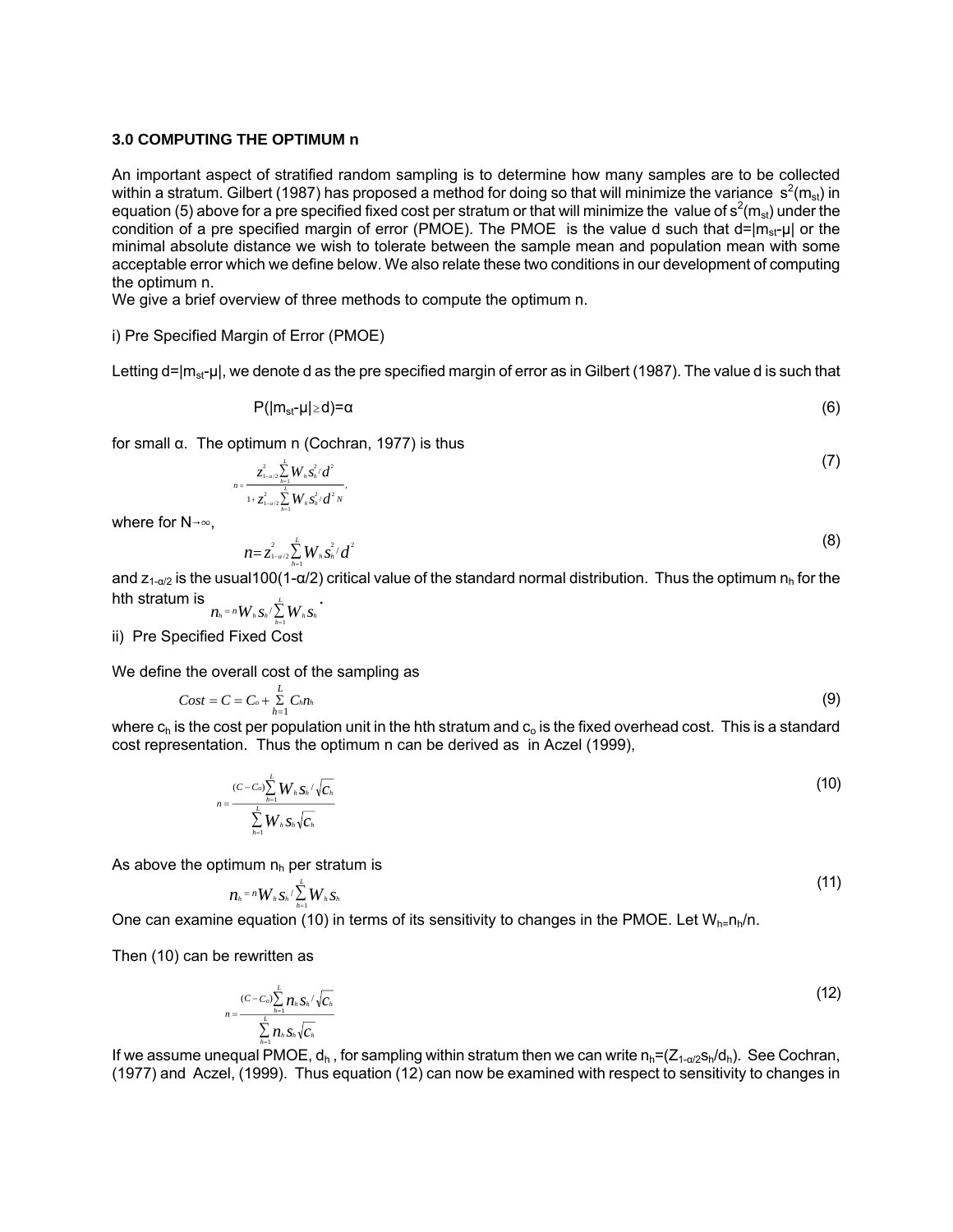dh.

#### iii) Correlation among Depth Stratum

Let  $\rho_c$  = average correlation among all possible lags in the depth sampling environment. For example if L is the number of strata or depths and  $\rho$ <sub>l</sub>=the correlation of the lth lag, then

$$
\rho_{c} = (1/L)\sum_{l=1}^{L-1} \rho_{l} \tag{13}
$$

If  $n_h$  is the number to be sampled in each of the L strata or  $n_h$  = stratum size, then

$$
n_{h} = \left[ z_{1-a/2}^{2} \sum_{h=1}^{L} W_{h} z_{h}^{2} / d^{2} \right] \left[ 1 + \rho_{c} (L-1) \right] / L. \tag{14}
$$

#### **4.0 BAYESIAN CONSIDERATIONS**

Examining equations (7), (10), (12) and (14) we see that they all involve the expression for the stratum variance, s<sup>2</sup><sub>h</sub>. We reevaluated these expressions adding a prior structure to the variance of Dayal and Dickey (1977), Bartolucci et. al. (1998) and then estimating the posterior expression for the variance, normal  $\sigma^2$ . We assumed an underlying normal distribution with both mean,  $\mu$ , and variance,  $\sigma^2$  unknown. In this context we define the likelihood function for n observations:

$$
l(\mu,\sigma) \propto \sigma^{2(n/2)} \exp[-\frac{1}{2}\sigma^2 (n(\mu-m)^2 + \nu \vec{S})]
$$
\n(15)

for v=n-1, nm=x<sub>1</sub>+x<sub>2</sub>+........+x<sub>n</sub>, vs<sup>2</sup>=(x<sub>1</sub>-m)<sup>2</sup> + (x<sub>2</sub>-m)<sup>2</sup> +.............(x<sub>n</sub>-m)<sup>2</sup> and  $\infty$  denotes a proportional relationship. Consider the t-density,

$$
\phi(x; \mathbf{S}^2) = \mathbf{S}^{-1}[\mathbf{U}^{1/2} \text{Beta}(\mathbf{v}/2, 1/2)]^{-1} (\mathbf{1} + \mathbf{v}^{-1} (x/\mathbf{s})^2)^{-(\nu+1)/2}
$$
\nwhere

\n
$$
\text{Beta}(a, b) = \int_0^1 z^{a-1} (1-z)^{b-1} dz
$$
\n(16)

and υ, s>0.

The prior for  $\mu$  is

$$
p(\mu) = \phi_{\mathcal{U}_o}(\mu - \mathcal{W}_o, \mathbf{s}_o^2) \tag{17}
$$

for  $U_0 \rightarrow \infty$ .

The prior for  $\sigma^2$  is

$$
p(\sigma^2) \propto \tau g^2 / \frac{1}{\chi^2}, \quad \tau > 0, \quad g > 0 \tag{18}
$$

Where  $\chi^2$  is chi square on τ degrees of freedom. Thus considering expressions (15), (17), and (18) the posterior variance for each stratum is

$$
\varepsilon^2 = (\mathsf{us}_h^2 + \mathsf{tg}^2)/B \tag{19}
$$

where B=υ+τ.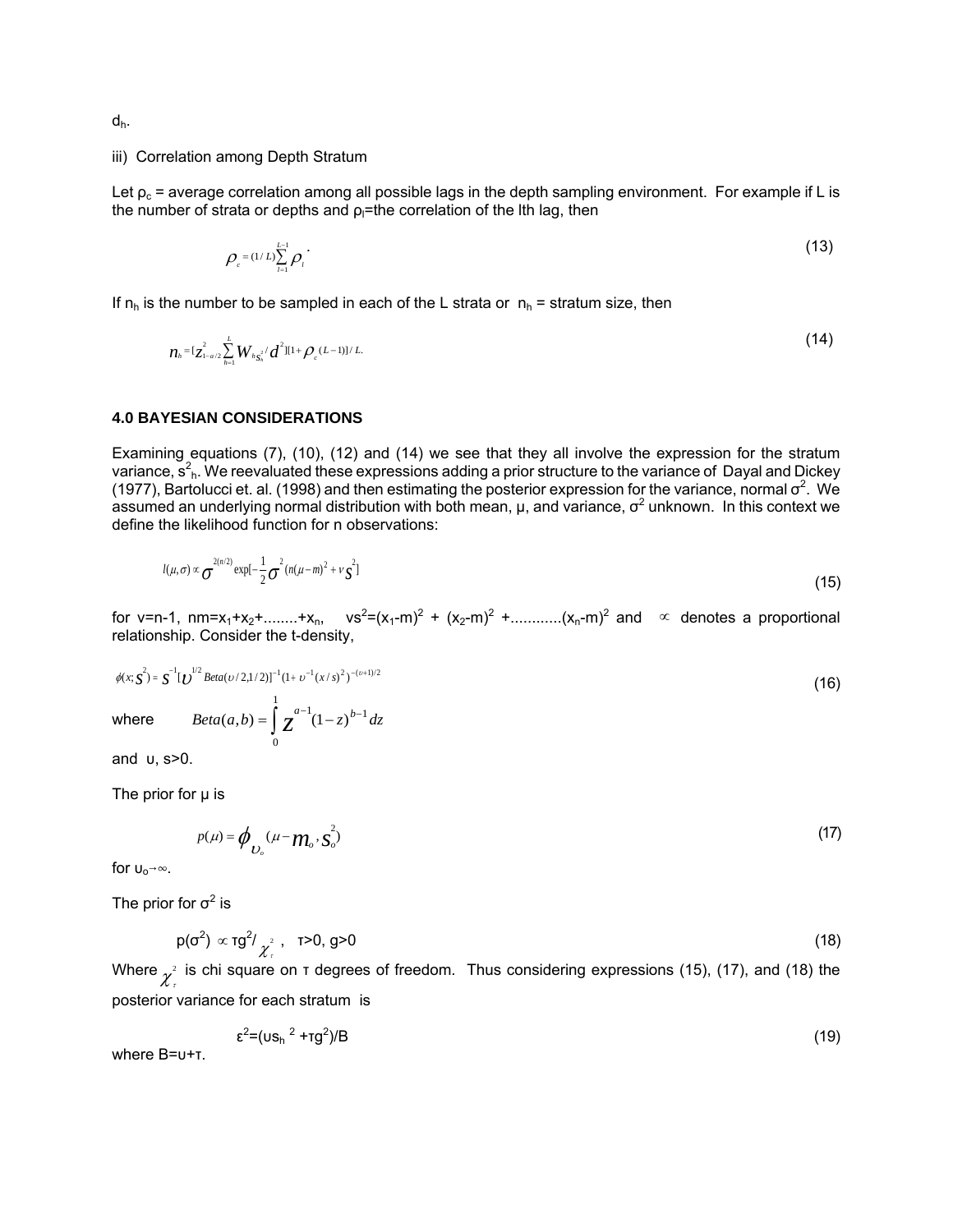Thus substituting  $\mathcal{E}_h^2$  for  $\int_{2h}^2$  in (7), (10), (12), and (14) yields the Bayesian estimates of n and n<sub>h.</sub> Thus in the following section we apply the Bayesian analysis to these expressions to demonstrate and determine the efficiency of these expressions in terms of the sample size requirements and cost of sampling.

## **5.0 EXAMPLE**

We wish to estimate the average phosphorous concentration ( $\mu$ g/100 ml) in pond water. The concentration of 100 ml aliquot from each 1 liter sample will be measured. The statistics for a classical representation of the data using the pre specified margin of error (PMOE) d=0.2are given in Table 1. The PMOE=0.2 is a fairly reasonable choice in environmental sampling (see Gilbert, 1987). There are 5 depth strata to the pond in which N=total number of 100 ml water samples in the pond.  $N_h$  is the number of aliqots in stratum h. Note that we have left  $N_h$  as a non integer just for the sake of generalization as this could be a depth measurement or volume or any convenient measure the sampler wishes to use or is convenient or has some environmental application. The weights are  $W_h = N_h/N$  for each strata. The number samples from each strata, mean and variance of each strata are given as well all derived from our previous formulations above in section 3.0. We have assigned costs to each strata. For the sake of simplicity and without loss of generality we have reduced the costs to integer units. The cost for sampling stratum 1 and 2 are each 1. The costs assigned to strata 3, 4, and 5 are 2, 2, and 3 respectively - the assumption being that costs increase as the depth increases. Thus the overall cost of sampling is 74 units. For example for the first strata we have  $n_1 = 10$  or  $10x1 = 10$  as a cost for the first strata and we have for the last strata  $n_5=7$  at a cost of 3 per sample in that stratum or 7x3=21 for the cost of sampling that stratum. Thus doing likewise for the rest of the strata, we have a total cost of 74. Using the PMOE approach in Table 2, setting d=0.2 demonstrates the Bayesian results using empirical prior sampling information and incorporating that into the variance calculation overall. See equation (19). One sees that for realistic prior assignments of υ, τ and g in (19) and incorporating that variance into the calculation for  $n<sub>b</sub>$  in section 3.0 one realizes a reduction in assigned number per strata overall as well as a cost reduction in Table 2. In Table 3 using pre specified overall cost (i.e. holding C constant in (9) ) did not yield any savings using the classical (top row) vs. the Bayesian approach (bottom row) this makes sense somewhat in that the cost is already fixed. However, we did examine these results using (12) in which we varied the PMOE,  $d_h$ , to determine the effect on cost using sensitivity changes and the classical and Bayesian results remained fairly equal (results not shown here). Table 4 summarizes the data results introducing correlation among the strata as per (14). The average correlation is in the first column. One can see that as you increase the average correlation, (13), then the required number sampled within each strata will increase, but at a slower rate in the Bayesian context.

#### **6.0 Discussion**

Overall it appears that: Compared to the classical sampling analysis for the pre specified margin of error approach as well as the correlational approach, the Bayesian analysis resulted in a reduction in required samples thus lowering the cost, especially when realistic (empirical) prior hyperparameters are utilized. Also there was no serious impact on the posterior standard error of the estimates of the mean concentration. However, there were no real differences between the classical and Bayesian approaches in the pre specified fixed cost analysis. Given the current computational tools the Bayesian calculations proved to be fairly straight forward. Also given the current availability of databases, future Bayesian approaches to environmental sampling should be given serious consideration especially where costs are concerned.

The importance of incorporating the correct elements into an environmental study design has been emphasixed by many authors. For example Smith (1984) discusses the efficiency of the design. In our case efficiency not only means precision in terms of the pre specified margin of error, but also on the cost considerations. Provost (1984) has also touched upon several of the elements discussed in this paper. These papers plus others examine the consequences of parameter estimation in terms of efficiency as one varies both the type of design and the size of the sampling effort. The stratified random sampling scheme discussed above is a useful and flexible design for estimating environmental concentrations, inventories and cost. They make use of prior information in the classical statistical sense of dividing the population into subgroups or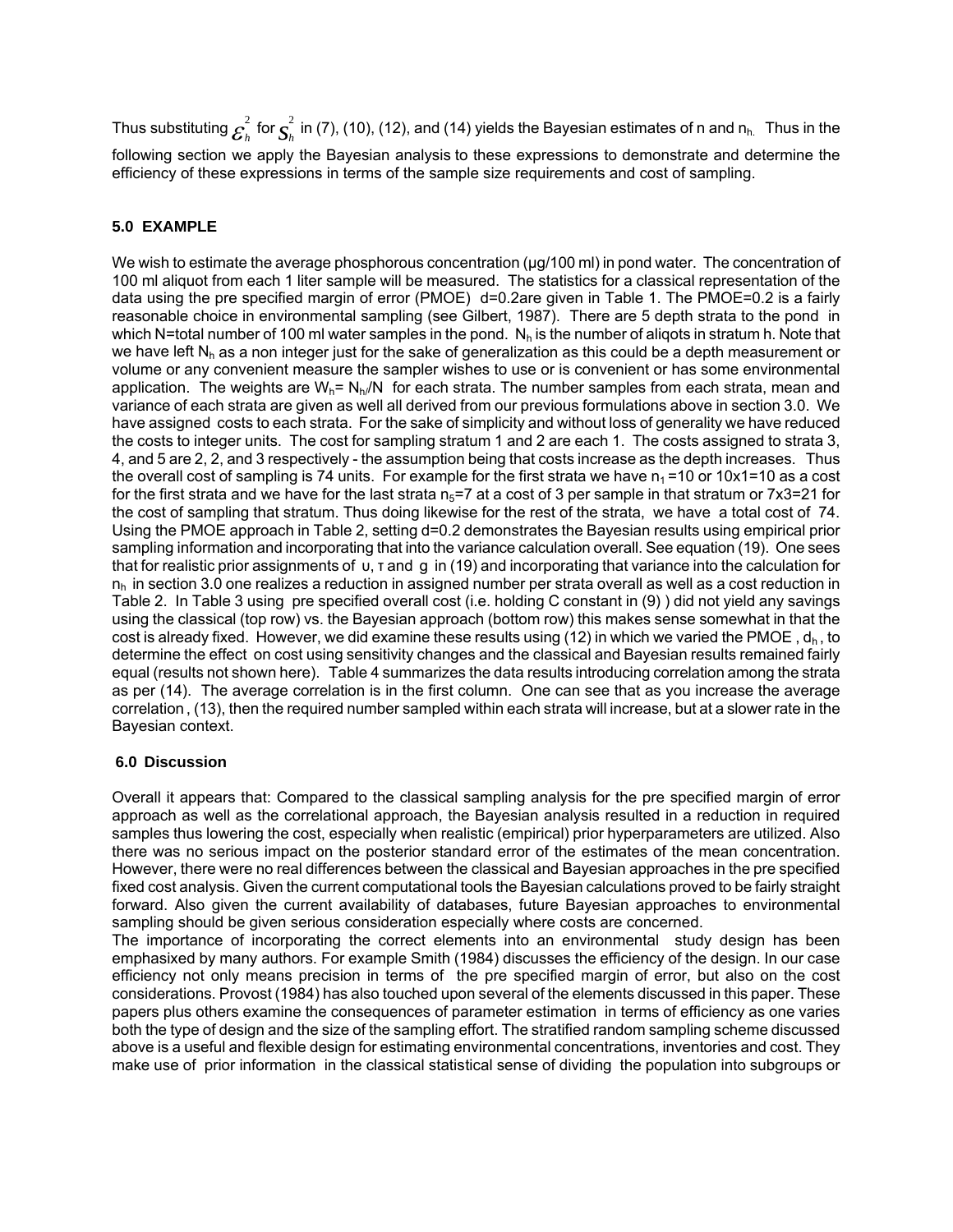strata that are basically internally homogeneous. We have extended that prior knowledge to the Bayesian application of making use of the distribution of the prior variation within the strata to establish a more efficient design in terms of number sampled within the strata as well as cost efficiency. See Reckhow and Chapra (1983) for a further discussion of empirical modeling and data analysis in a stratified setting. Thus, have extended the work of several authors by using the Bayesian methodology to ensure not only an efficient design in the sampling sense, but in the cost arena as well. A possible opportunity for extension of this methodology is to consider multi stage sampling designs and the consequences of incorporating prior information into the variation components of primary as well as secondary units in the two stage setting. For designs with more complicated staging an extended multivariate model of the variation within the population can be considered.

## **7.0 REFERENCES**

Aczel, A.D.(1999) . Complete Business Statistics, McGraw Hill, Boston,

Atzeni, M., Casey, K., Skerman, A. (2001). A model to predict cattle feedlot runoff for effluent reuse applications. International Modeling and Simulation Society. Vol.4. pp1871-1876.

Baldi,P. and Long, A.D. (2001) A Bayesian framework for the analysis of microarray data: regularized t-test and statistical inferernces of gene changes. Bioinformatics., 17(6) , 509-519.

Bartolucci, A.A. and Dickey, J.M. (1977) Comparative Bayesian and traditional inferences for Gamma modeled survival data. Biometrics, **32**(2),343-354.

Bartolucci, A.A., Blanchard, P.D., Howell, W.M., and Singh, K.P. (1998) A Bayesian Behren's Fisher solution to a problem in taxonomy, Environmental Modeling and Software, **13,** 25-29.

Bartram, J and Balance, J. (2001). Water Quality Monitoring: A Practical Guide to the Design and Implementation of Fresh Water Quality Studies and Monitoring Programs. Spon Press. London.

 Birch, R. and Bartolucci, A.A. (1983) Determination of the hyperparameters of a prior probability model in survival analysis, Computer Programs in Biomedicine, **17,** 89-84.

Cochran, W.G. (1977) Sampling Techniques,. Wiley Pub.,  $3^{rd}$  edition, New York.

 Gilbert, R.O. (1987) Statistical Methods For Environmental Pollution Monitoring, Van Nostrand Pub., New York. Gilbert, R.O. , Eberhardt, L.L., Fowler, E.B., Romney, E.M., Essington, E.H. and Kinnear, J.E. (1975). Statistical analysis of Pu and Am contamination of soil and vegetation on NAEG study sites. The Radioecology of plutonium and other transuranics in desert environments, M.G. White and P.B. Dunaway. Eds. US Energy Research and Development Administration. NVO-153. Las Vegas, pp 339-448.

National Academy of Sciences (1977). Environmental Monitoring: Analytical Studies for the U.S. Environmental Protection Agency. Vol. IV. National Academy of Sciences, Washington, D.C..

National Academy of Sciences (2004). Analytical Methods and Approaches for Water Resources Project. Planning Panel on Methods and Techniques of Project Analysis, Committee to Assess the U.S. Army

Corps of Engineers Methods of Analysis and Peer Review for Water Resources Project Planning, National Research Council. Washington, D.C.

Nelson, J.D. and Ward, R.C. (1981) Statistical considerations and sampling techniques for ground-water quality monitoring, Ground Water, **19,** 617-625.

Provost, L.P. (1984). Statistical methods in environmental sampling. In Environmental Sampling for Hazardous Wastes. G.E. Schweitzer and J.A. Santolucito, eds. ACS Symposium Series 267. American Chemical Society , Washington, DC. pp 79-96.

Reckhow, K.H. and Chapra, S.C. (1983) Engineering Approaches for Lake Management, Volume 1, Data Analysis and Empirical Modeling, Butterworth, Boston.

Smith, W. (1984). Design of efficient environmental surveys over time. In Statistics in the Environmental Sciences, American Society for Testing and Materials, STP 845. S.M. Gertz and M.D. London, eds. American Society for Testing and Materials , Philadelphia. pp 90-97.

Thornton, K.W., Kennedy, R.H., Magoun, A.D. and Saul, G.E. (1982) Reservoir water quality sampling design. Water Resources Bulletin, **18**, 471-480.

Ward, R.C., Loftis, J.C., and McBride, G.B. (1990). Design of water quality Monitoring systems. John Wiley and Sons. New York. Boston.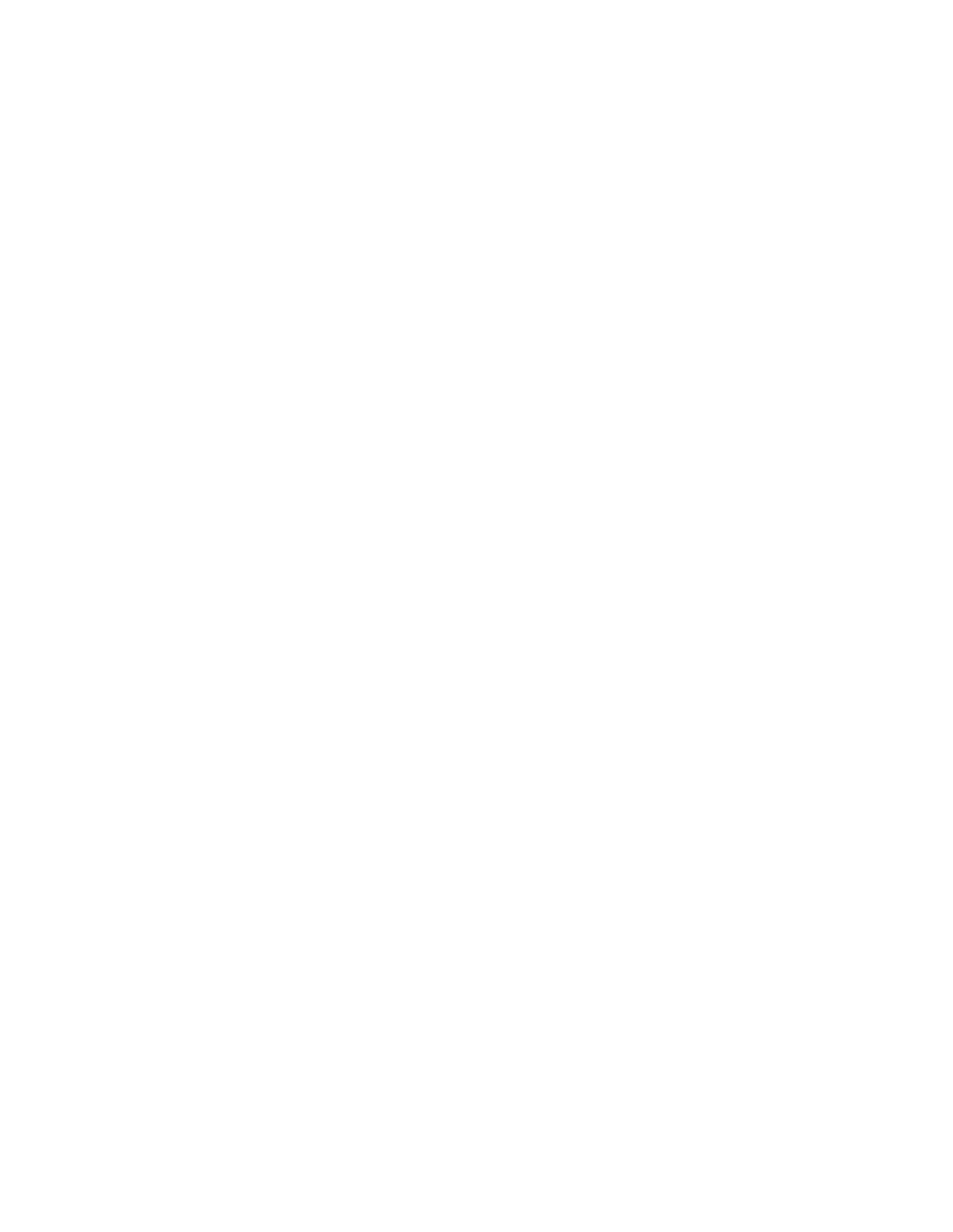| Strata         | $N_h$ | $W_h$ | $n_h$ | $m_h$                        | $S_{h}$ |
|----------------|-------|-------|-------|------------------------------|---------|
|                | 4.25  | 0.266 | 10    | 1.67                         | 0.4376  |
| $\overline{2}$ | 3.96  | 0.248 | 9     | 2.83                         | 0.4228  |
| 3              | 3.23  | 0.202 | 8     | 3.59                         | 0.5339  |
| 4              | 2.85  | 0.178 | 9     | 4.23                         | 0.7222  |
| 5              | 1.70  | 0.106 |       | 5.31                         | 1.3920  |
| Total          | 15.99 | 1.000 | 43    | $\qquad \qquad \blacksquare$ | -       |

**Table 1.** Data for stratified random sampling to estimate samples per strata (PMOE) Classical Approach (υ = 1, τ = 0, g = 1)  $s^2(m_{st}) = 0.0140$ , Cost=74

**Table 2.** Bayesian Results (PMOE)

| (U,T,G)    | n <sub>1</sub> | n <sub>2</sub> | $n_3$          | $n_4$ | n <sub>5</sub> | Total | $s^2(m_{st})$ | Cost |
|------------|----------------|----------------|----------------|-------|----------------|-------|---------------|------|
| 35, 1, 0.5 | 9              | 9              | 8              | 8     | 7              | 41    | 0.0140        | 71   |
| 35,2,0.5   | 9              | 8              | 8              | 8     | 7              | 40    | 0.0141        | 70   |
| 20,1,1.0   | 9              | 8              | 8              | 8     | 6              | 39    | 0.0138        | 67   |
| 40,35,0.2  | 5              | 5              | 4              | 4     | $\overline{4}$ | 22    | 0.0143        | 38   |
| 40,35,0.5  | ⇁              |                | $6\phantom{1}$ | 6     | $\overline{4}$ | 30    | 0.0195        | 42   |

**Table 3.** Pre specified fixed cost (Bayesian results in bottom row)

| $\mathsf{C}\text{-}\mathsf{c}_0$ | . . |                          | g                        |    | n <sub>1</sub> | n <sub>2</sub> | $n_3$  | $n_4$ | n <sub>5</sub> |
|----------------------------------|-----|--------------------------|--------------------------|----|----------------|----------------|--------|-------|----------------|
| 50                               |     | $\overline{\phantom{0}}$ | $\overline{\phantom{a}}$ | 31 |                |                | $\sim$ | ⌒     | $5+$           |
| 50                               | 40  | 35                       | 0.12                     | 31 |                |                |        |       | C              |